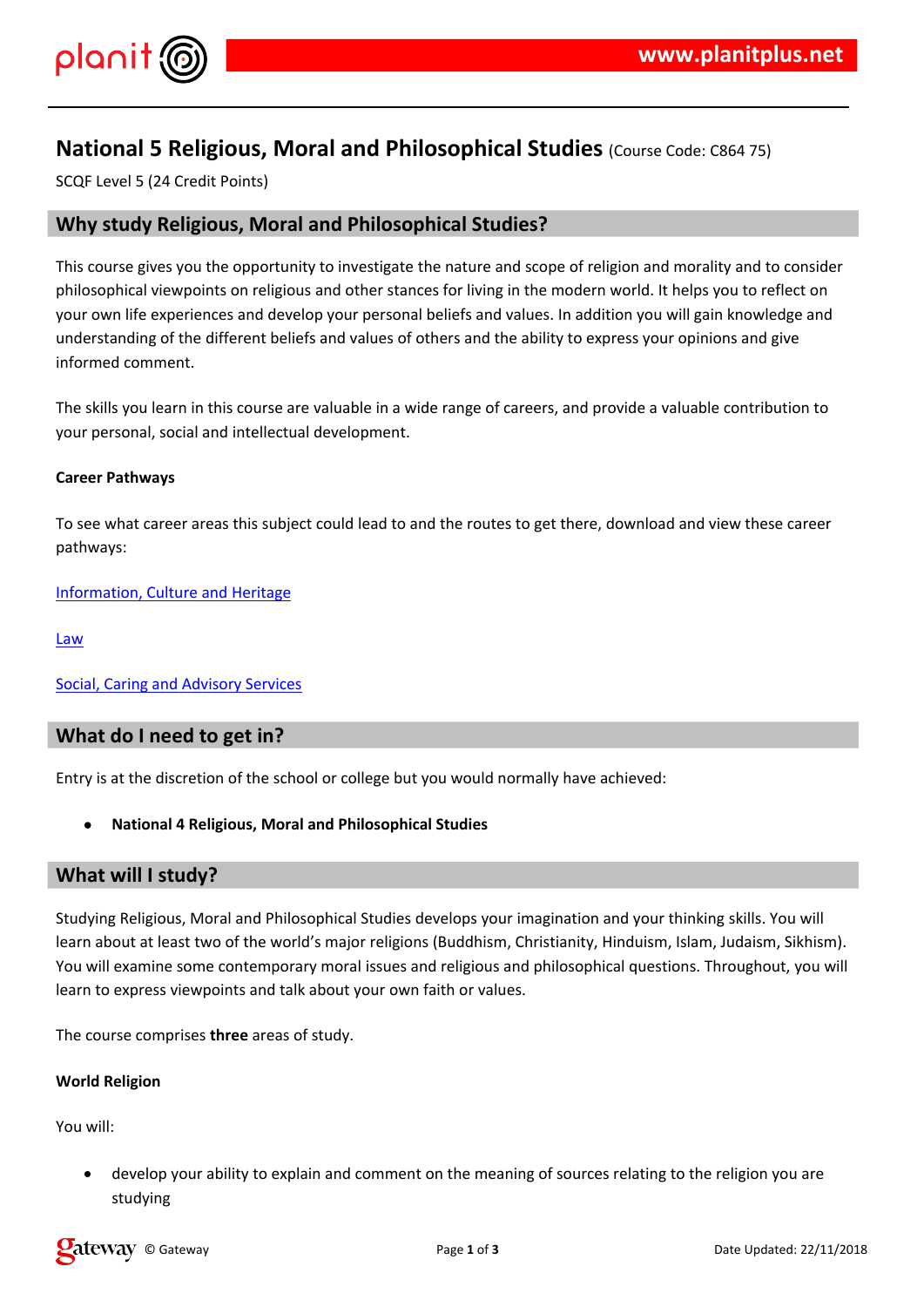$8 + 0/$  % &  $1 + 8 * 1$  \*  $8 \times 8$   $(8 \times 1)$   $(96 \times 9)$  $\overline{\phantom{a}}$  $\rightarrow$  $\%$  & &  $^{\prime}$  ,

 $\overline{\phantom{a}}$   $\overline{\phantom{a}}$   $\overline{\phantom{a}}$   $\overline{\phantom{a}}$   $\overline{\phantom{a}}$   $\overline{\phantom{a}}$   $\overline{\phantom{a}}$   $\overline{\phantom{a}}$   $\overline{\phantom{a}}$   $\overline{\phantom{a}}$   $\overline{\phantom{a}}$   $\overline{\phantom{a}}$   $\overline{\phantom{a}}$   $\overline{\phantom{a}}$   $\overline{\phantom{a}}$   $\overline{\phantom{a}}$   $\overline{\phantom{a}}$   $\overline{\phantom{a}}$   $\overline{\$ 

8 & % %

 $$ \%$  0 & % % \* ' '+ \$& + % <  $8"$  $+$  %  $\frac{1}{2}$  % & &  $\frac{1}{2}$  = % & &  $\frac{1}{2}$ ,

 $\mathfrak{S}$ 

8 & % %

 $$ \%$  08%% %&  $%$  48\* %' ' ',

| $\frac{0}{6}$ | & |  |
|---------------|---|--|
|               |   |  |

 $\overline{a}$   $\overline{a}$   $\overline{a}$   $\overline{a}$   $\overline{a}$   $\overline{a}$   $\overline{a}$   $\overline{a}$   $\overline{a}$   $\overline{a}$   $\overline{a}$   $\overline{a}$   $\overline{a}$   $\overline{a}$   $\overline{a}$   $\overline{a}$   $\overline{a}$   $\overline{a}$   $\overline{a}$   $\overline{a}$   $\overline{a}$   $\overline{a}$   $\overline{a}$   $\overline{a}$   $\overline{$ 

- $( )$  \* + '  $)$  \* + ' ' ) ( \*
	- $+$  '' < & ' ) > + 0  $8'$   $\neq$  ' ) + 0,  $+$   $+$   $+$   $+$   $+$

 $\begin{array}{cccccccccccc} \texttt{``} & \texttt{)} & \texttt{&8} & \texttt{``} & \texttt{``} & \texttt{``} & \texttt{``} & \texttt{``} & \texttt{``} & \texttt{``} & \texttt{''} & \texttt{``} & \texttt{``} & \texttt{``} & \texttt{``} & \texttt{``} & \texttt{``} & \texttt{``} & \texttt{``} & \texttt{``} & \texttt{``} & \texttt{``} & \texttt{``} & \texttt{``} & \texttt{``} & \texttt{``} & \texttt{``} & \texttt{``} & \texttt{``} & \texttt{``} & \$ 

- $( )$  < & ' & % % ./ ' % % + !04,
- $8$  ( )  $1 + \% 0 * )$  & \$ \* \* % % \$  $4 + 1$ .  $( )$
- $( )$  \*  $+$   $84 = ,$

| $\frac{14}{2}$ |  | 6 % & & 18.7% %) & * % & ? & ' %        |  |
|----------------|--|-----------------------------------------|--|
| $\frac{14}{2}$ |  | $*8 + 6$ % & & 1'7) & % as $*$ % & & %  |  |
|                |  | $14$ ' &' ' 67% &%& ) & % ) & *& %      |  |
|                |  | :: :& & @ & ' % % & & 1 7 & % ' ) & * % |  |

 $+$